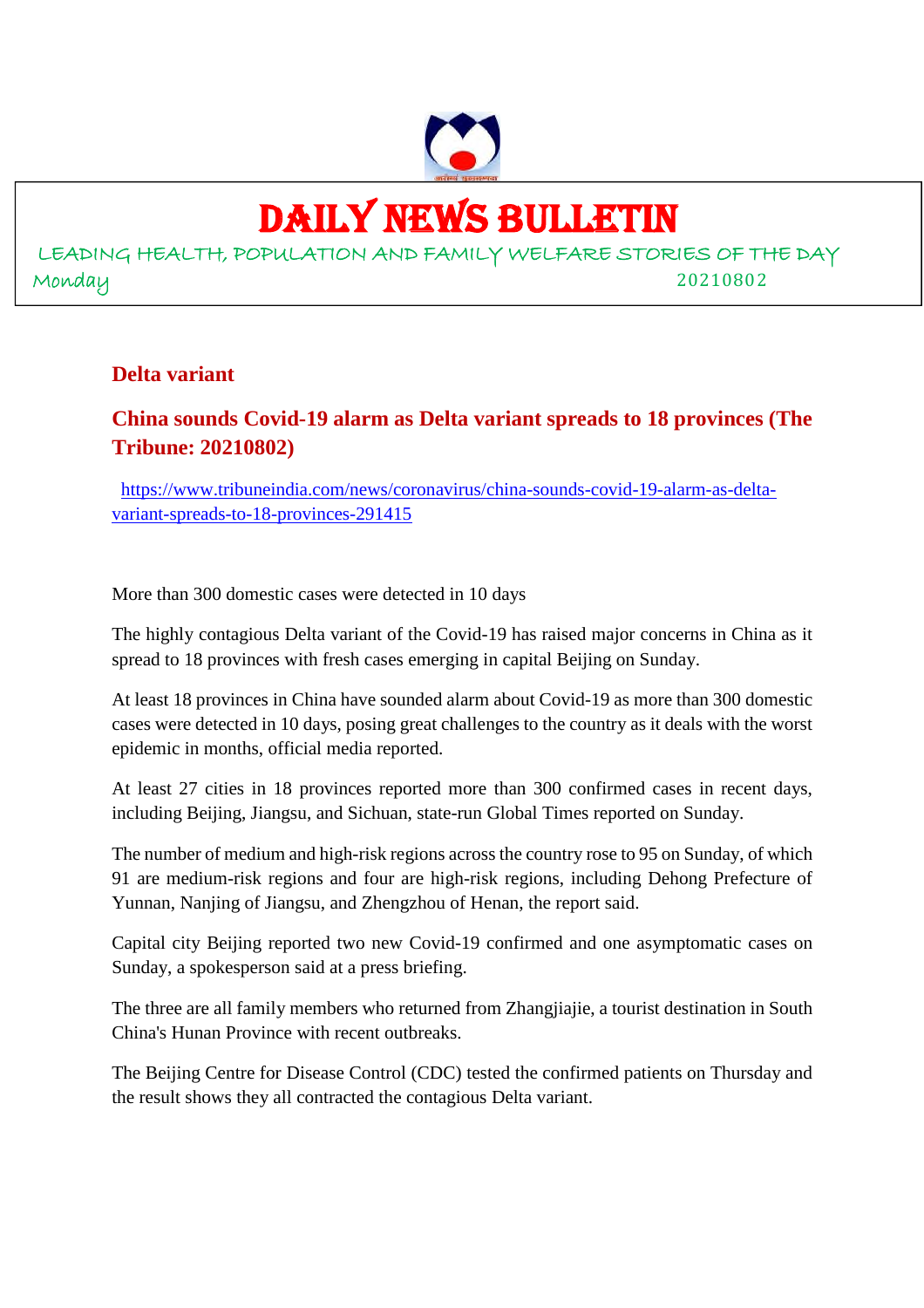People, vehicles, airlines, and trains from regions with reported Covid-19 infections are being restricted from entering Beijing, Beijing municipal government said on Sunday.

The Chinese CDC compared the cases with the cases in Nanjing and found that they were on the same infection chain, official media reported.

This wave of domestic outbreaks started with the infections of cleaners from Nanjing's Lukou International Airport, later it spread to more local people and other provinces after shared travel experiences in tourist destination in Zhangjiajie, Central China's Hunan Province.

On Saturday over 11,000 tourists were found to have visited Zhangjiajie. After the outbreak, all the tourist spots there were shut down and all the tourists were asked to undergo Covid-19 tests before leaving the area.

Zhong Nanshan, China's top respiratory disease specialist expressed grave concern over the latest outbreak in Zhangjiajie.

Zhong said Nanjing as a big city is doing a good job in epidemic prevention and control but whether the epidemic in Zhangjiajie will further spread within the smaller city is still unknown.

#### **COVID PANDEMIC**

#### **541 die in 24 hours as India records 41,831 new Covid-19 cases (The Tribune: 20210802)**

https://www.tribuneindia.com/news/coronavirus/541-die-in-24-hours-as-india-records-41- 831-new-covid-19-cases-291352

Tally reaches 3,16,55,824; death toll climbs to 4,24,351 with 541 daily fatalities

541 die in 24 hours as India records 41,831 new Covid-19 cases

A health worker collects swab sample for Covid-19 test at KR market in Bengaluru. PTI

India saw a single-day rise of 41,831 new Covid-19 cases, taking the tally to 3,16,55,824, while the cumulative vaccine doses administered in the country has crossed 47 crore, according to Union Health Ministry data updated on Sunday.

The death toll climbed to 4,24,351 with 541 daily fatalities.

Registering an increase for the fifth consecutive day, the active cases have climbed to 4,10,952 and comprises 1.30 per cent of the total infections, while the national Covid-19 recovery rate was recorded at 97.36 per cent, the data updated at 8 am showed.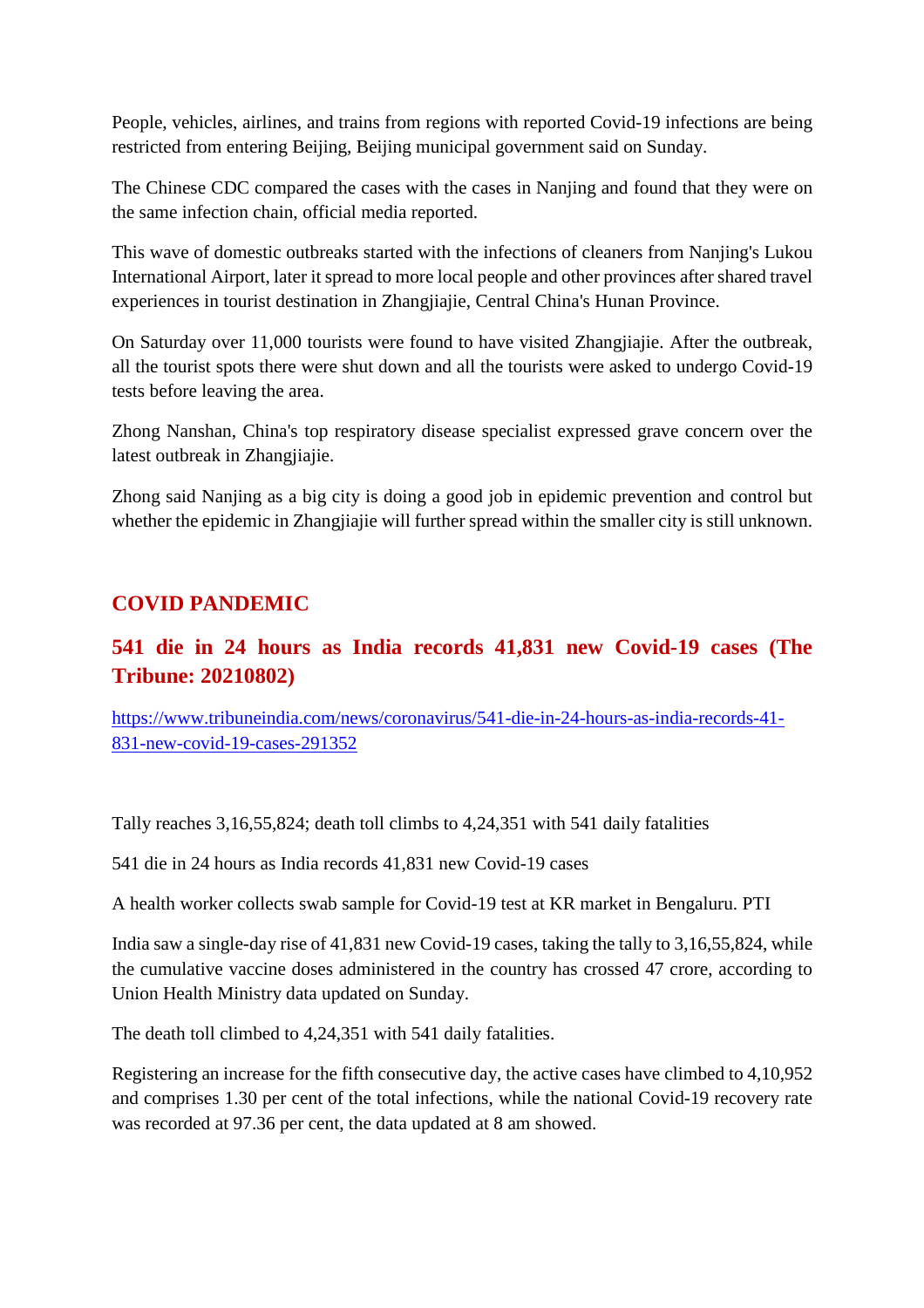An increase of 2,032 Covid cases has been recorded in the total number Covid-19 caseload in a span of 24 hours.

Also, 17,89,472 tests were conducted on Saturday, taking the cumulative tests conducted so far for detection of Covid-19 in the country to 46,82,16,510, while the daily positivity rate was recorded at 2.34 per cent .

Weekly positivity rate was recorded at 2.42 per cent, according to the health ministry.

The number of people who have recuperated from the disease surged to 3,08,20,521, while the case fatality rate stands at 1.34 per cent, the data stated.

Cumulative vaccine doses administered so far has reached 47.02 crore under the nationwide vaccination drive.

India's Covid-19 tally had crossed the 20-lakh mark on August 7, 30 lakh on August 23, 40 lakh on September 5 and 50 lakh on September 16.

It went past 60 lakh on September 28, 70 lakh on October 11, crossed 80 lakh on October 29, 90 lakh on November 20 and surpassed the one-crore mark on December 19.

India crossed the grim milestone of two crore on May 4 and 3 crore on June 23.

The 541 new fatalities include 225 from Maharashtra and 80 from Kerala and 68 from Odisha.

A total of 4,24,351 deaths have been reported so far in the country, including 1,32,791 from Maharashtra, 36,562 from Karnataka, 34,076 from Tamil Nadu, 25,053 from Delhi, 22,756 from Uttar Pradesh, 18,136 from West Bengal and 16,293 from Punjab.

#### **Food and Nutrition**

#### **Effective dietary rules to help control blood glucose in diabetics (The Indian Express: 20210802)**

https://indianexpress.com/article/lifestyle/health/effective-dietary-rules-control-bloodglucose-diabetes-7425205/

Lifestyle intervention can only do as much and patients usually require effective medical therapies to optimise risk factor control in diabetes, said Dr Vishal Gupta

diabetes, blood sugarIt is seen that the average adult in India consumes approximately 58 grams of sugar daily, said Dr Vishal Gupta. (Source: Pixabay)

The goal of medical nutrition therapy in type 2 diabetes mellitus is to regulate the amount of carbohydrate, cholesterol and salt consumption to help optimise glycemic control, lipid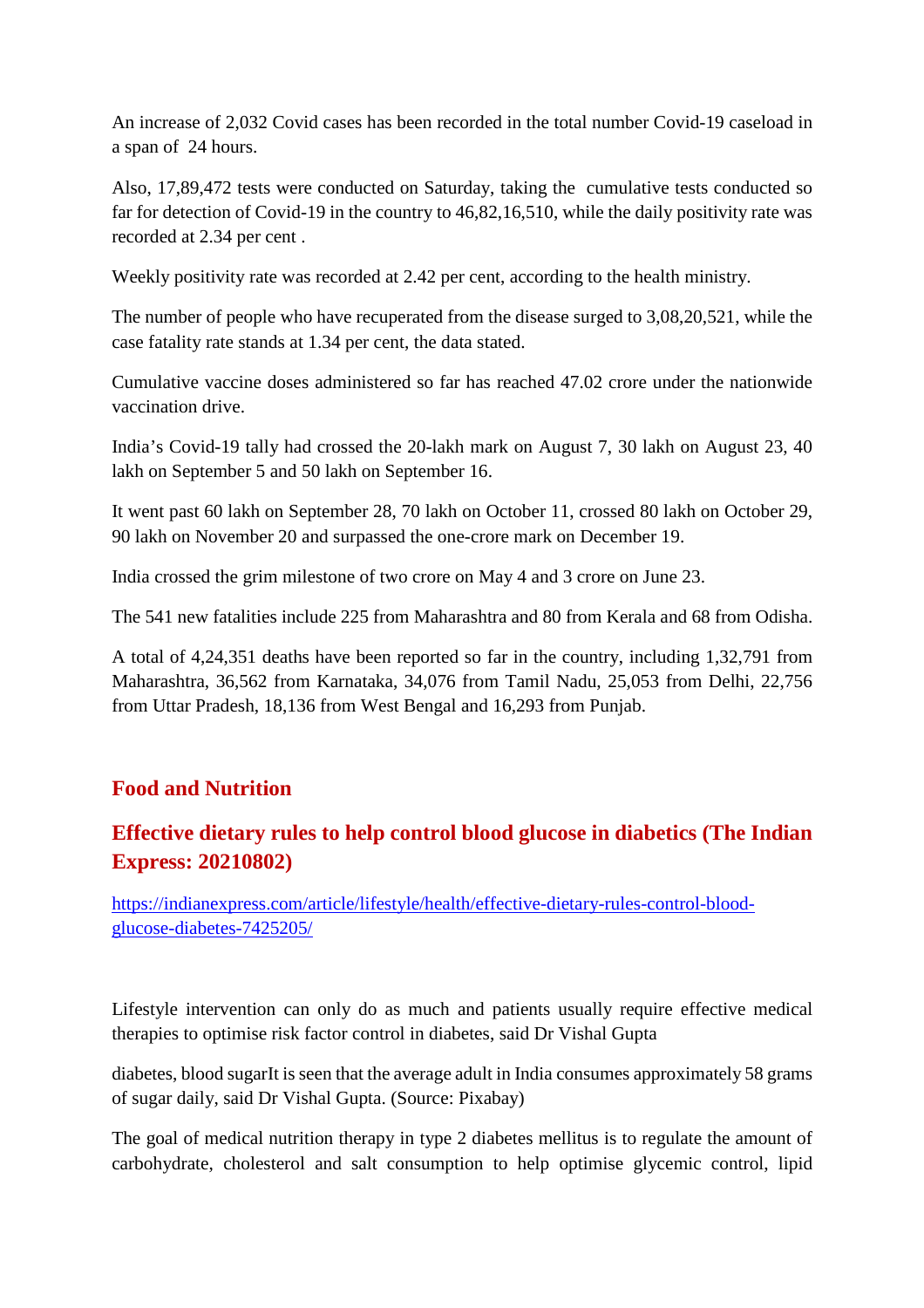(cholesterol) and blood pressure control. Lifestyle intervention can only do as much and patients always require effective medical therapies to optimise risk factor control in diabetes, said Dr Vishal Gupta, director of VG-Advantage diabetes thyroid and endocrine Centre, Mumbai, and consultant endocrinologist at Breach Candy Hospital and Research Centre, Mumbai.

#### Monitor daily calorie intake

For the normal weighted diabetic with BMI 18-23kg/m2, the aim is to maintain the body weight by consulting an average of 1,200–1,500 kcal per day for women, and 1,500–1,800 kcal for men. In order to lose weight, one must consume a 500–750 kcal/day energy deficit dietary plan, said Dr Gupta, who is also the author of Beyond Type 2 Diabetes Mellitus.

Focus on the intake of carbohydrates from vegetables, legumes, fruits, dairy products, and whole grains. Strongly discourage the diabetic patient or minimise the consumption of refined carbohydrates such as white flour, white rice, "low-fat" or "non-fat" food products with high amounts of refined grains, table sugar and sugar-sweetened beverages like soft drinks, he mentioned.

The WHO recommends that sugar intake be reduced to 5 per cent of the total calorie intake which is 25 grams of sugar per day for an average-sized person. It is seen that the average adult in India consumes approximately 58 grams of sugar daily.

Also Read |How many servings of fruits a day can lower risk of type 2 diabetes?

Diabetes Effective rules to help control blood glucose in diabetes. (Source:Pixabay)

Monitor the quality of carbohydrate consumed

Glycemic index (GI) refers to the quantitative assessment of the post-meal blood glucose response of certain foods, which is expressed as a percentage. So higher the glycemic index, greater is its ability to raise the patients' blood glucose.

Foods with a GI score over 70 are referred to as high glycemic, which is fast release of carbohydrate and higher post-meal blood glucose response. Foods with a GI score of 55 or less are referred to as low glycemic which help in slow release of carbohydrate and lower post-meal blood response. For example, white rice has a GI close to 93 as do commonly consumed biscuits versus brown rice which has a GI of 50.

Dietary fibers can be described as any non-digestible carbohydrates that cannot be broken down in the upper food tract, thus helping reduce the GI of foods.

For examples, soluble dietary fibre in fruits, berries, certain vegetables i.e., pectins from guava, carrots; beans, lentils; nuts; germ fraction from oat and barley products, and psyllium. Insoluble dietary fibre include whole grain and bran products; skins of fruit; cucumbers, tomatoes; hull of grains; brown rice; legumes; nuts, almonds. "High dietary fibre intake has shown to result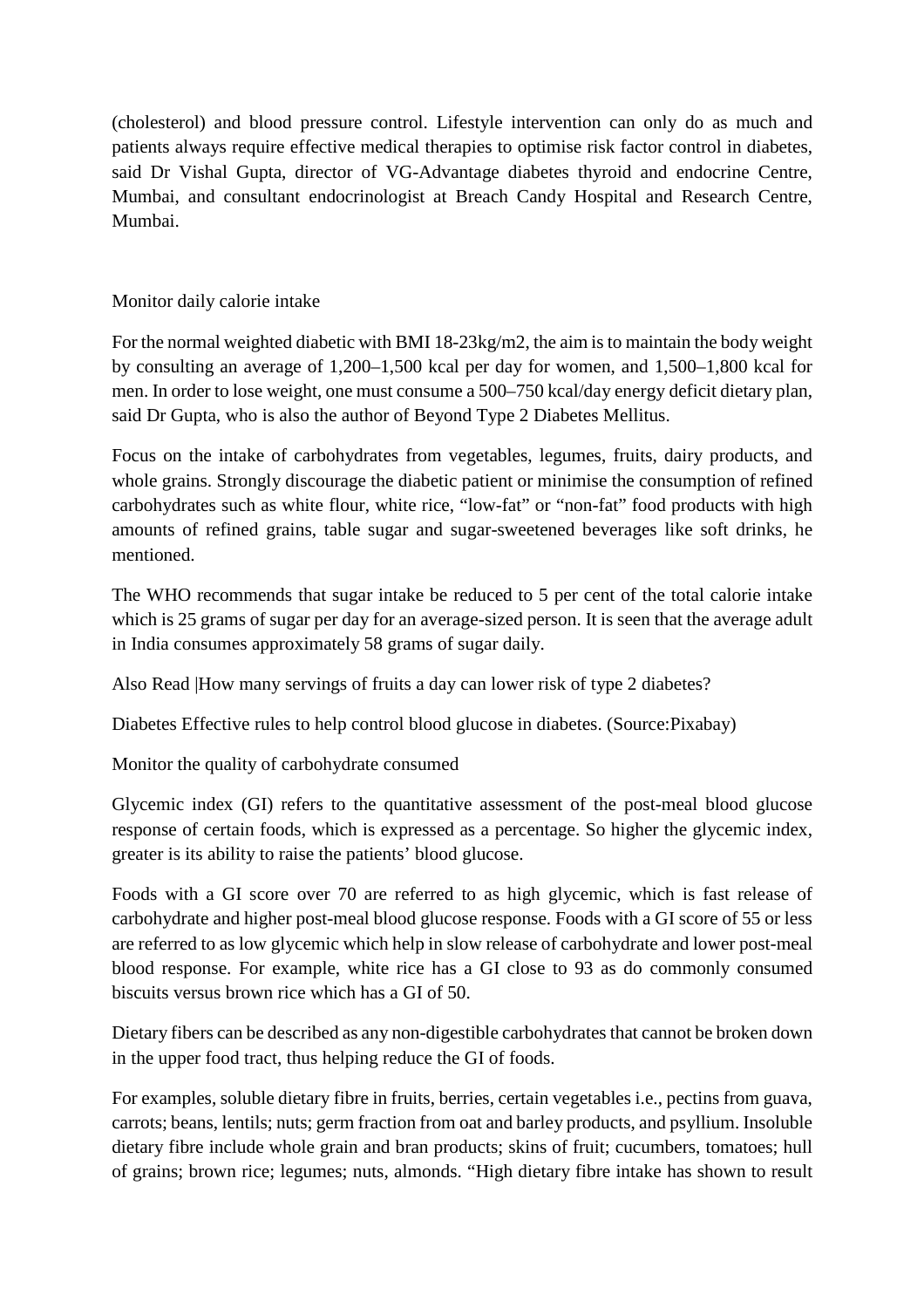in a 20–30 per cent decrease in future risk of type 2 diabetes and lower the post-meal glucose excursion," said Dr Gupta.

Protein ingestion has appeared to stimulate insulin secretion and cause a decrease in post-meal glycemic response. When dietary protein (e.g. leucine) is ingested along with glucose, it helps in reducing the post-meal glycemic response by 50 per cent.

Similarly, the co-ingestion of soya protein along with rice has shown to reduce the post-meal blood glucose response. With regards to protein intake in diabetic patients without diabetic kidney, the average daily protein intake can be up to 1–1.5 gm/kg bodyweight per day or 15– 20 per cent of the total calories. Whereas, for those with diabetic kidney disease, the aim should be to restrict the daily allowance of protein to 0.8 gm/kg bodyweight per day.

Monitor the method of cooking

Dr Gupta explained that potatoes generally have one of the highest GI values of any food. Baking a potato may offer an advantage over boiling as it involves less cooking of its internal part, thereby helping to reduce the digestibility of potato.

"The average GI of canned potatoes is almost 36 per cent less as the preservation method that involves placing foods in jars or similar containers and heating them to a temperature that destroys microorganisms which spoils the food. Canning of starch-rich foods such as potatoes could decrease the GI. Cooling can also lower the GI of the food as it helps reform the crystalline structure of the carbohydrate known as 'Retrogradation' thereby reducing the GI," he said.

For example, pasta cooked hot and fresh has a high GI but upon refrigeration or cooling and consuming the next day, the GI reduces substantially. Cooking Indian basmati rice in a microwave oven compared to a rice cooker lowered the GI by 20.4 per cent, he mentioned.

However, the problem that remains despite all these different cooking methods is the absolute increased carbohydrate consumed by the average Indian diabetic.

Efforts must be taken to improve health-related outcomes, especially in India, and from the evidence it is clear, that by limiting both total carbohydrate intake and foods with high GI, not only weight but also all indices of metabolic health can be improved, he stressed.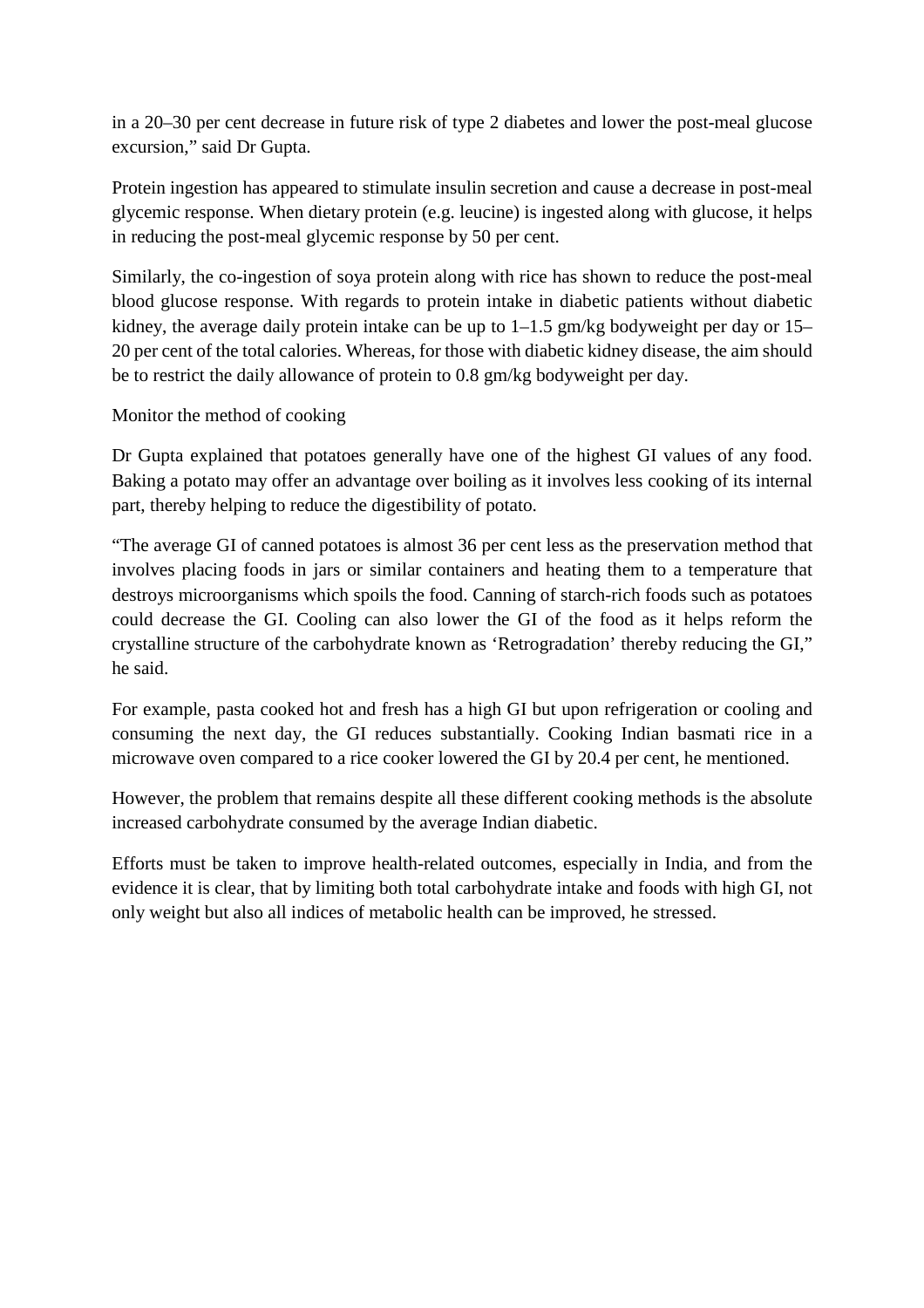#### **Covid fatalities drop to 2 in July**

#### **55 patients died in June; GMCH turns coronavirus-free(The Tribune: 20210802)**

https://www.tribuneindia.com/news/coronavirus/covid-fatalities-drop-to-2-in-july-291221

Two deaths took place in the UT in the month of July due to Covid-19, which is the lowest since the pandemic struck the region.

Chandigarh: The city on Saturday reported one new case of Covid-19 and one death. A total of five patients were cured of the disease in the past 24 hours. TNS

One case in Panchkula

Panchkula: The district on Saturday saw just one fresh case of Covid-19, taking the tally to 30,640. With no fresh fatality, the toll remained at 376. TNS

Mohali: Four new cases of Covid-19 were detected while six patients were cured in the district in the past 24 hours. Among the new cases, two were from Mohali and one each from Dhakoli and Kharar. TNS

What's more? The last Covid-19 patient at the Government Medical College and Hospital (GMCH), Sector 32, was discharged today and the hospital is Covid-free as of now.

Dr Jasbinder Kaur, Director, GMCH-32, said, "This is for the first time that there is not even a single Covid patient admitted to our hospital. There was always an influx of Covid patients in our hospital. No patient was occupying the ICU ventilator bed for quite some time but today, the last patient was discharged. There is no Covid patient as of now and we are very happy about it. Hope it stays the same."

From witnessing 5,901 cases in the second week of May, the weekly cases have dropped to 38 last week. The positivity rate in July dropped to 0.6 per cent from 2.7 per cent last month. Only 283 persons contracted Covid-19 in Chandigarh this month, while it was 1,624 cases in June.

In the past one week, 0.3 per cent of samples tested positive. For every lakh people in Chandigarh, 51,946 samples were tested and 5,255 out of every lakh people have tested positive for the virus.

Dr Amandeep Kang, Director, Health Services, UT, said, "This is the result of vaccination that Chandigarh has recorded such low fatalities this month. Around 83 per cent of the population has got the first dose. We need to maintain these statistics by wearing masks and maintaining social distance till we completely eradicate Covid from our lives."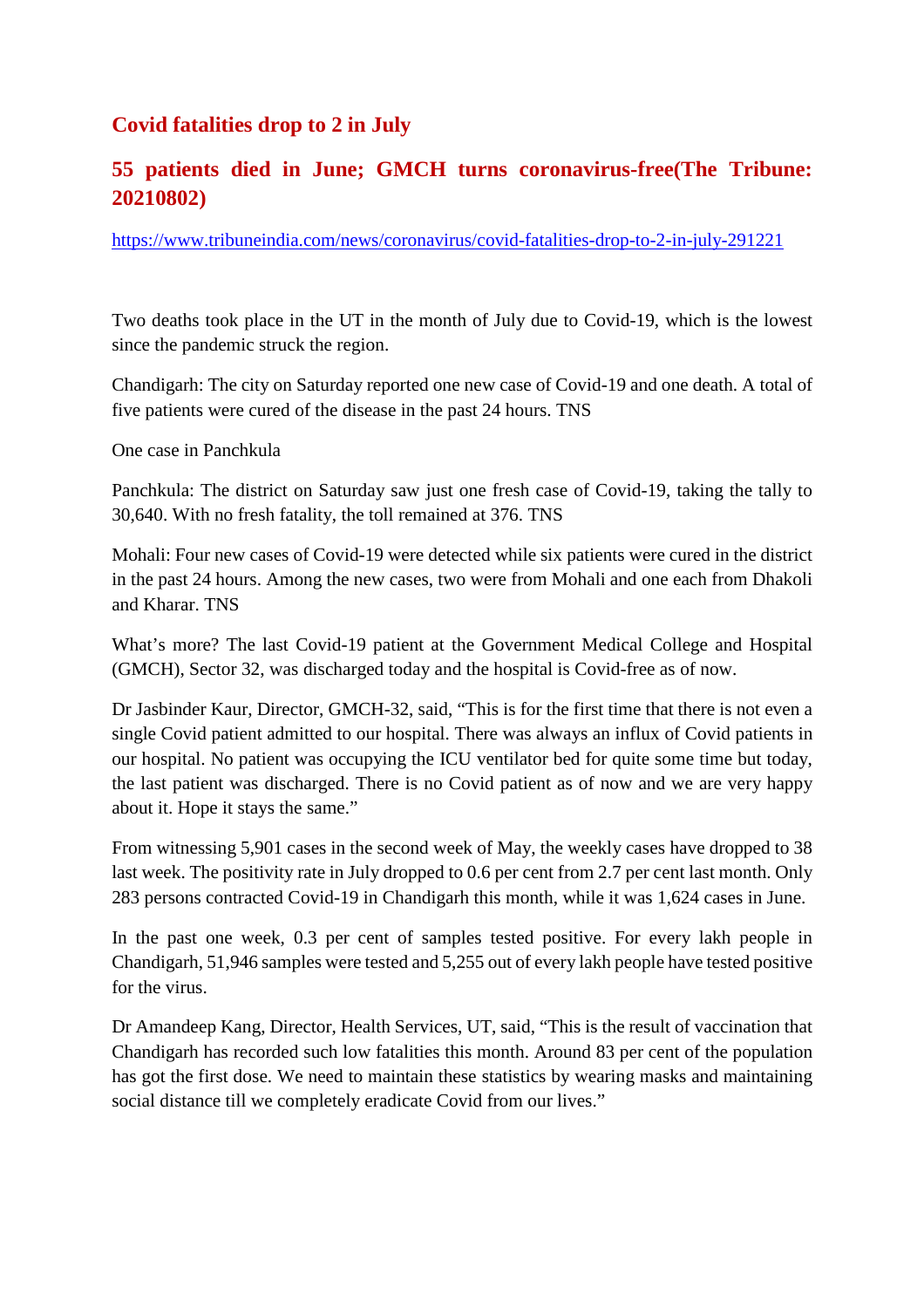#### **Food fortification**

#### **New study calls for restraint in 'unnecessary' food fortification (The Hindu: 20210802)**

https://www.thehindu.com/sci-tech/health/new-study-calls-for-restraint-in-unnecessary-foodfortification/article35640607.ece

There is a need for "extreme caution" in implementing food fortification to address micronutrient deficiencies in India and attention must be paid to the consequences of excess intake when such schemes are offered along with food supplements, a new paper has argued.

The report makes a case for improving dietary diversity instead.

The paper is authored by Dr. Anura V. Kurpad, St. John's National Academy of Health Sciences, Bengaluru; Dr. H.P.S. Sachdev, Senior Consultant in Pediatrics and Clinical Epidemiology at Bhartia Institute of Science & Research, New Delhi, among others.

It examines the issue of food fortification by looking into iron fortification for fighting anaemia. The paper comes at a time the government is implementing a pilot programme across 15 States for iron fortified rice under the public distribution system (PDS), following which, it is likely to decide on extending the programme nationwide.

The study argues that there is under-estimating of haemoglobin (Hb) and over-estimating of anaemia in the country primarily due to three factors — use of inappropriate Hb cut-offs; adoption of finger prick or capillary blood sampling method instead of venous blood sampling; and inflated daily nutrient requirement for iron, which has recently been revised downwards.

It cites a recent paper published in The Lancet on Hb thresholds in the country to highlight that Hb cut-off to define anaemia in Indian children and adolescents could be lower than the present World Health Organization (WHO) Hb cut-off, bringing down anaemia prevalence to 11% from the current 30%.

The paper also alludes to the difference in anaemia prevalence in two surveys to raise questions about the methodology for blood sampling — the National Family Health Survey 4, which used the finger prick method for blood sampling and found 56% of children between 1-to-4 years to be anaemic, while the Comprehensive National Nutritional Survey 2018, which used the venous method, found this to be at 41%.

Thirdly, the authors argue that policymakers have relied on older daily nutrient requirement (RDA) numbers, which were almost double and have since been revised by the Indian Council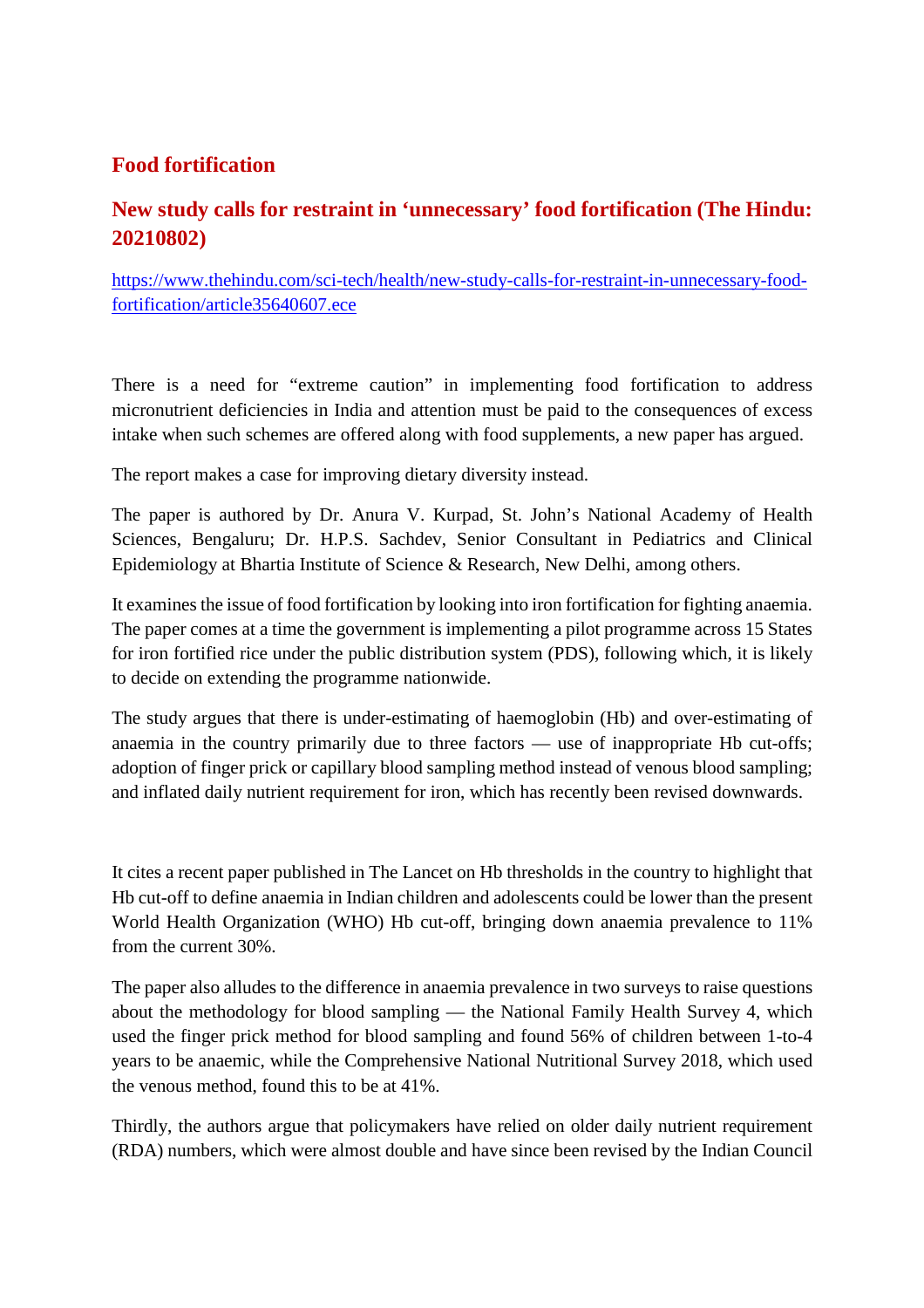of Medical Research and National Institute of Nutrition in 2020. For example, the requirement for an adolescent girl or boy was 30 mg per day as per the old norms, which now stand halved.

"Is there an Indian diet that can meet these requirements? Indeed, there is. You don't need to fortify to meet the requirements of 15-18 mg of iron per day in the Indian diet," Dr. Kurpad explained in a webinar.

The authors have also cautioned against layering new interventions such as fortification of rice with iron on top of existing programmes such as those that give iron supplements to beneficiaries at anganwadis.

"There is a need for restraint in considering unnecessary fortification. We need to consider whether we truly have an iron deficient diet, or is it that we are not absorbing that iron, or is it that there are many other factors involved in anaemia? Just putting more and more into the diet places a part of the population at risk of exceeding the tolerable upper limit of intake at which adverse events begin to occur," says Dr. Kurpad.

#### **Mixed-vaccine**

#### **Covid-19 | CMC Vellore to conduct mixed-vaccine trial (The Hindu: 20210802)**

https://www.thehindu.com/sci-tech/health/covid-19-cmc-vellore-to-conduct-mixed-vaccinetrial/article35638433.ece

DCGI nod is significant given shortage of Covaxin.

The Drug Controller General of India (DCGI) has approved a clinical trial, to be conducted by the Christian Medical College, Vellore, to evaluate if a mixed vaccine combination can work as opposed to the current policy of both doses being the same vaccine.

India has administered 45.6 crore vaccine doses so far of which nearly 88% are Covishield. With limited supplies of Covaxin, a mixed dose regime may help cover a supply shortfall.

"After detailed deliberation, the committee recommended for grant of permission for conduct of the Phase IV clinical trial," said the minutes of the meeting that were made public on Friday, though details of the trial were not.

A Phase 4 trial is intended to study the effects of treatment or medical product once it has been licensed for public use. In this case, because both Covaxin and Covishield have been approved under emergency use authorisation, the trial is expected to investigate a range of questions, including whether combining vaccines elicits a different level of antibodies to the virus, whether a combination may be more effective against variants and if such a regime would be safe.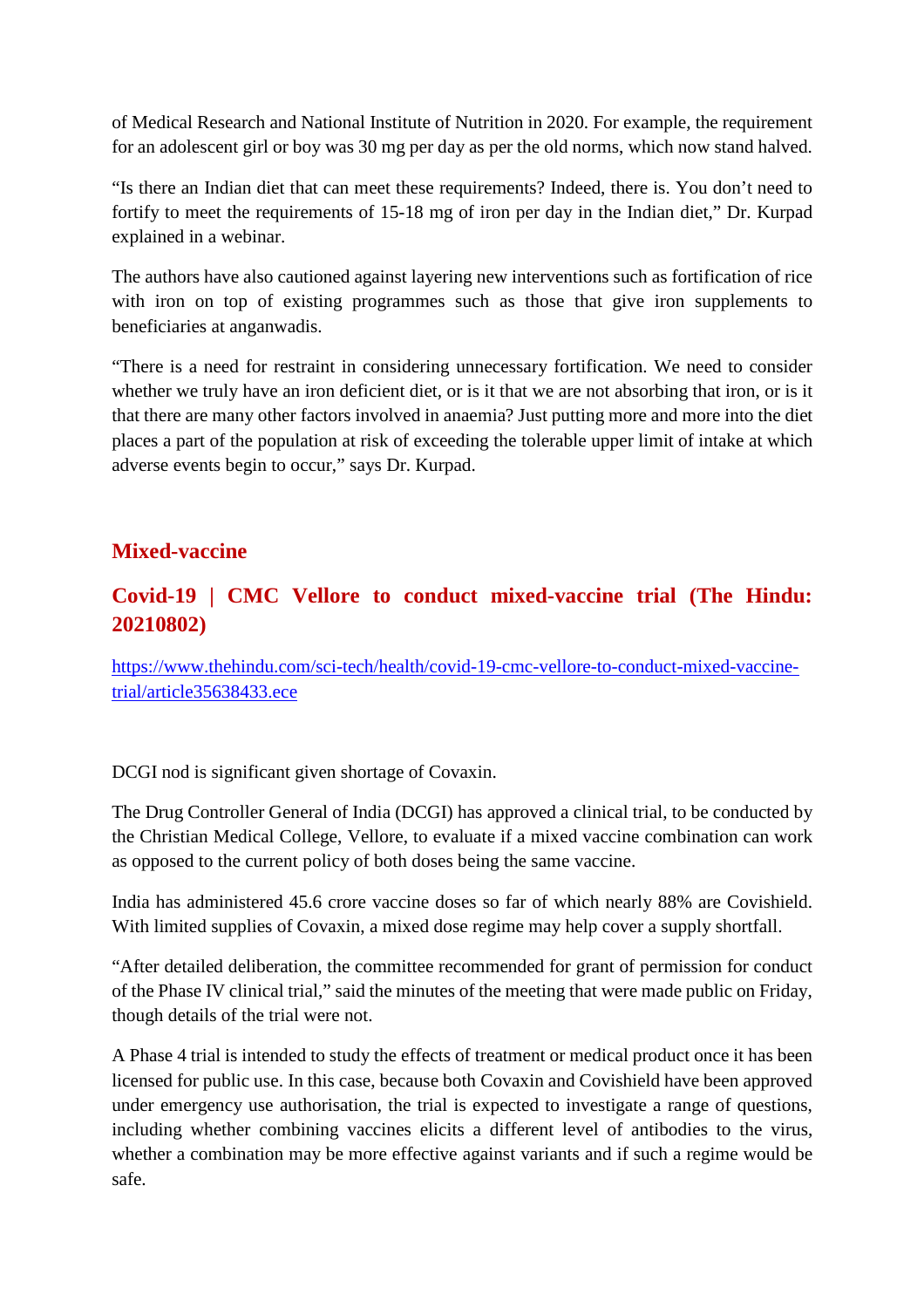"Safety, immunogenicity and reactivity are among the main questions that we will be investigating," said Dr. Jacob John, of the Christian Medical College, Vellore and one of the investigators of the trial. He said that those participating in the trial would be a mix of health workers and people in the community and said that 500-600 volunteers would be potentially available.

Many other countries have experimented with having different vaccines in trial mode most, prominently the Com-Cov clinical trial in the United Kingdom, which mixed Pfizer with AstraZeneca, and the Spanish CombivacS trial which again tested the same vaccine combination. Provinces in Canada have allowed vaccines to be mixed and matched. While the effectiveness of these combinations is not proven, experts said safety was unlikely to be a major concern, though it would take a very large pool of volunteers to establish it either way.

"There have been different vaccines for whooping cough," said T. Jacob John, epidemiologist and formerly with the CMC Vellore. " In the case of the coronavirus vaccines, they are all aimed at the spike protein so it's unlikely safety would be a major concern as these aspects have been evaluated earlier. However when mixing vaccines, it's the specific research questions being asked that matter."

On Friday, the makers of the Sputnik V vaccine, also available in limited quantities in India, reported that a trial on 50 volunteers in Azerbaijan, who received the Russian vaccine and AstraZeneca had proven to have "a high safety profile" and no serious adverse events.

Covaxin and Covishield, while aimed at the spike protein, are made differently. Covishield is genes of the spike protein wrapped in a weakened adenovirus, that transports these genes into the body's cells where it's machinery makes more such spike protein, invoking an immune response. Covaxin is an inactivated sSARS-CoV2 virus —a more traditional method of manufacture — that exposes a non-replicating part of the virus to the body's immune system. Current evidence suggests that both successfully elicit significant antibody levels but are affected differently by virus variants.

#### **COVID-19**

#### **Clubbed together for comfort during COVID-19, here's the rise of 'unlabelled virtual wards' on social media (The Hindu: 20210802)**

https://www.thehindu.com/sci-tech/technology/clubhouse-unlabelled-rooms-for-virtualcommunity-of-covid-positive-people/article35602623.ece

Representative image of a woman in COVID-19 isolation, wearing a mask, and using her smartphone | Photo Credit: Deepak Sethi for Getty Images/iStockPhoto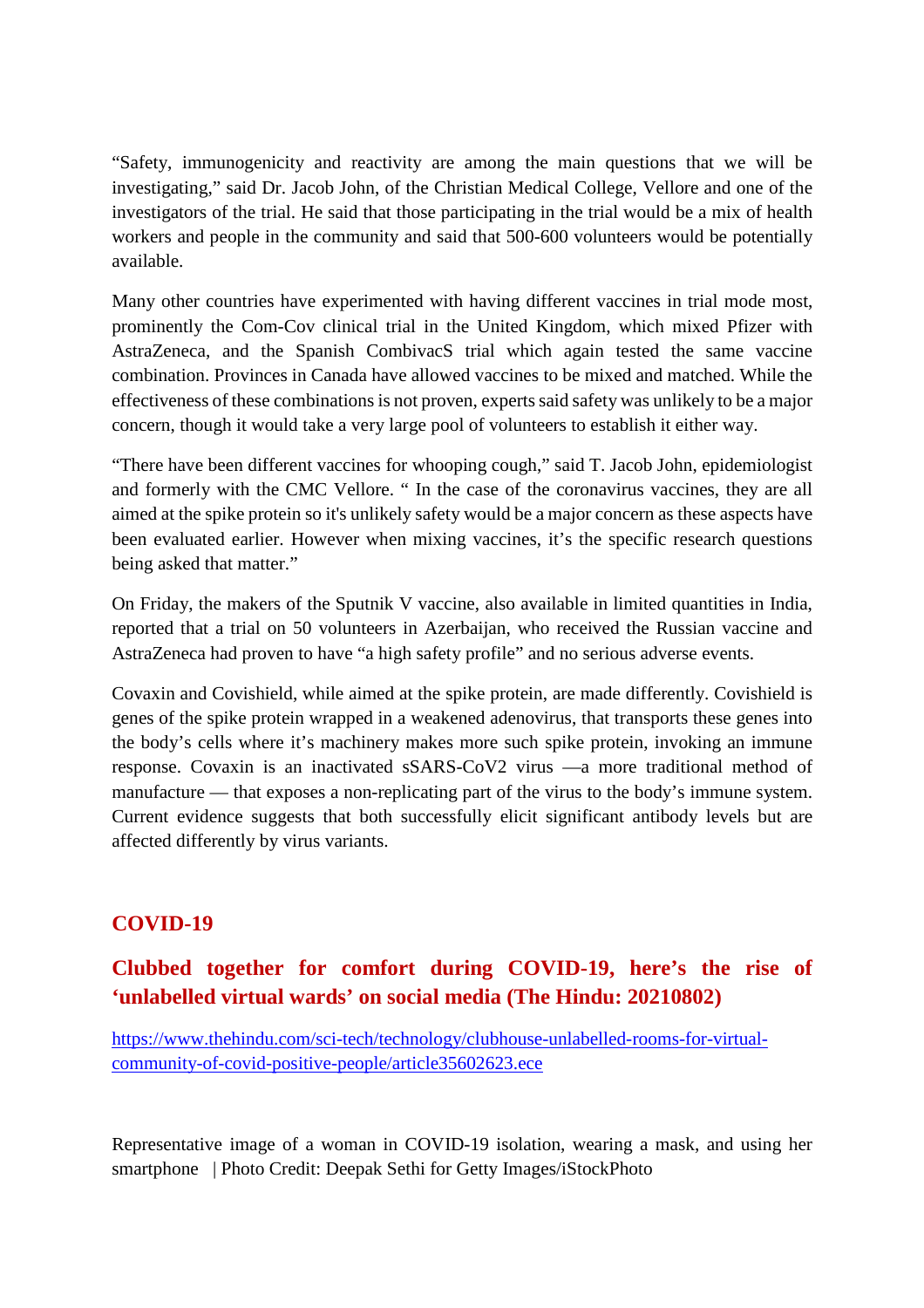Audio drop-in apps like Clubhouse and Spotify Greenroom are seeing spontaneous rooms of COVID-positive people, helping each other through quarantine virtually

A cough. A sniffle. A bit of Prateek Kuhad can be heard in the background, amid an ongoing conversation about the new season of Rick and Morty. This is the scene in an unlabelled Clubhouse Room for people currently fighting COVID-19 and seeking virtual comfort.

(Subscribe to our Today's Cache newsletter for a quick snapshot of top 5 tech stories. Click here to subscribe for free.)

A week after Priyanka Gantala\* tested positive for Coronavirus in the third week of July, she felt her spirits dampen with umpteen incoming texts and calls enquiring about her symptoms, medication, her pain and other depressing topics.

"While I understood my friends and colleagues are worried, I wanted to interact for a bit with people who could bring in some lighthearted banter but also know what it is like to be emotionally isolated," she says over the phone from her home in Mumbai.

So Priyanka and a friend of hers in Bengaluru, who also tested positive, got on a call. They enjoyed it so much, it lasted for four hours. "We had a bet (laughs), if we mention the words 'COVID' or 'Corona' or something along those lines, we had to do a dare assigned by the other person. But it never came to that; we were just happy to talk about anything else," says Priyanka.

A couple of days later, she was browsing the app Clubhouse, and saw how sessions of meditation and ambient noises offered a lot of comfort to many unconnected strangers around the world. She wanted to do the same, at least at a smaller scale.

Read More | Community-led online radio meets live-streaming across Clubhouse and Twitter Spaces

So on Sunday, July 25, Priyanka kicked off a random room assigned to no Club and invited a few people she knew had tested positive recently. "It started with just four people," she recalls, "I had a few former college-mates living in Italy, Canada and Australia join. We talked about pop culture, travel plans and our childhoods. One person, a budding musician in Cape Town, played us their mixtape. Another then suggested a sing-along and realised it was a bad idea, given all our voices were terrible (laughs) from being ill."

In two hours, the group had gained 50-odd more people who were also ill. "Some had colds, not even COVID. But the concept still applied," she says. "And we also had people present who were in good health but offered support by treating it like a regular room."

Remarkably, the group had a more powerful impact when nothing was said at all. Maybe there was a cough or two, in the Room of then-70 people, but the silence was a special, comforting balm. "Some silences lasted for two to three hours," she recalls, "and we welcomed that."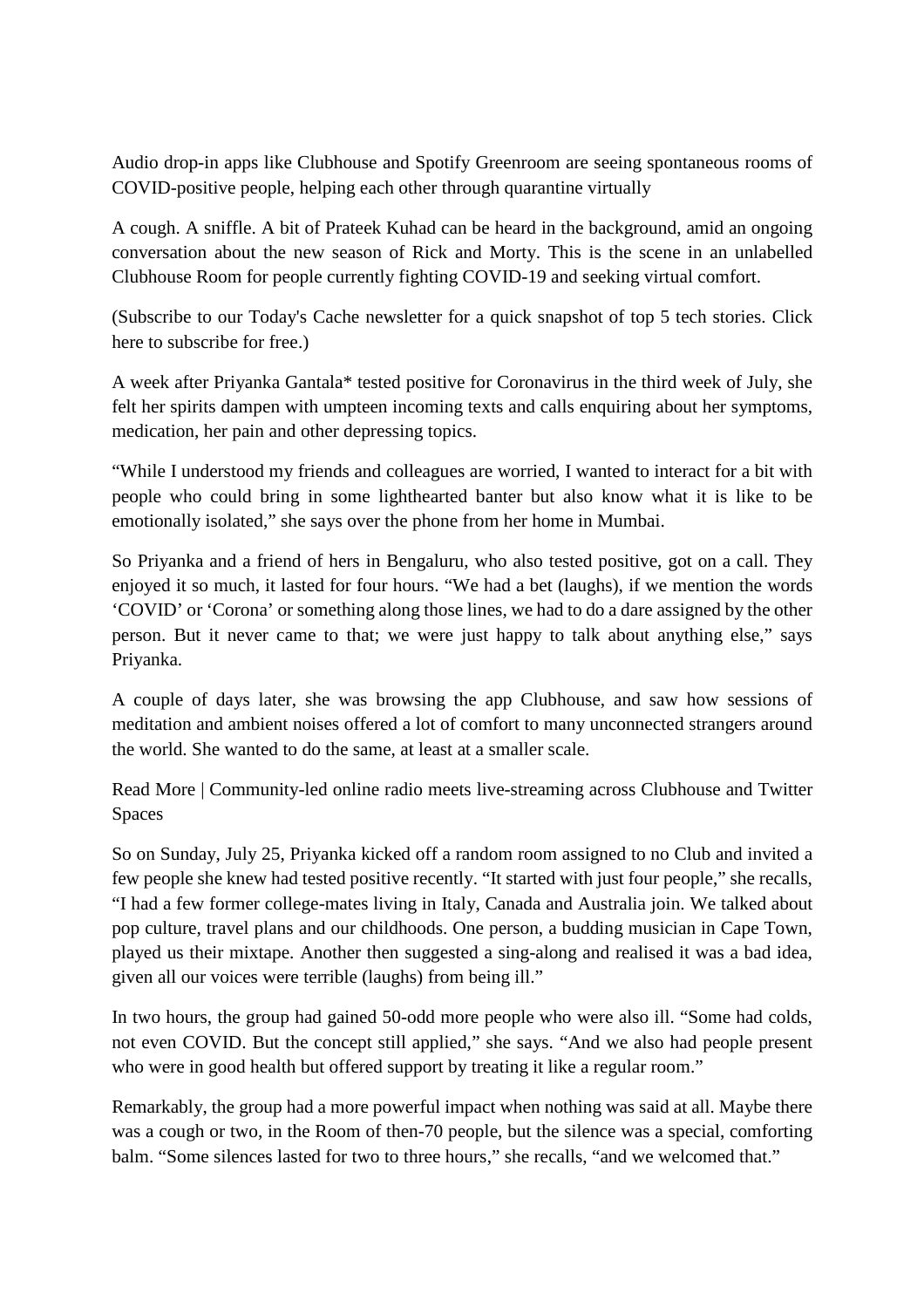It is worth noting other similar platforms have started such group sessions. Some groups on Spotify's Greenroom have opened up spaces where COVID-positive people in isolation can listen to new bands or enjoy ambient noises. Facebook Rooms, has also been a popular space for these pop-up spaces, but they tend to be more organised and kept within known circles. And for many, Twitter Spaces still feels too public.

#### Anonymity for intimacy

Did Priyanka consider making this a permanent Club with members? She responds, "My friends and I thought long and hard about this, but we wanted this to be a random set of Rooms because people are wary of their Clubhouse data showing that they're part of a Room for COVID-positive people. Plus, when people see a COVID type of Club on the app, it is assumed medical advice will be given and we do not do that. You don't need a calendar invite, just a link which would have been shared through WhatsApp or other private message means, rather than social media."

"I am definitely not the first to do this," she insists, adding she has since seen — thanks to her evolved Clubhouse algorithm — a few other unlabelled Rooms. And when she dropped in, she realised they were similar to the one she created.

This was hardly a surprise. She says, "The loneliness during this time wreaks havoc on mental health. Sometimes, a stranger on the Internet can actually solve your problem! Clearly, especially during quarantine, media is still social.

#### **Covishield (Hindustan: 20210802)**

https://epaper.livehindustan.com/imageview\_958339\_85939786\_4\_1\_02-08-2021\_3\_i\_1\_sf.html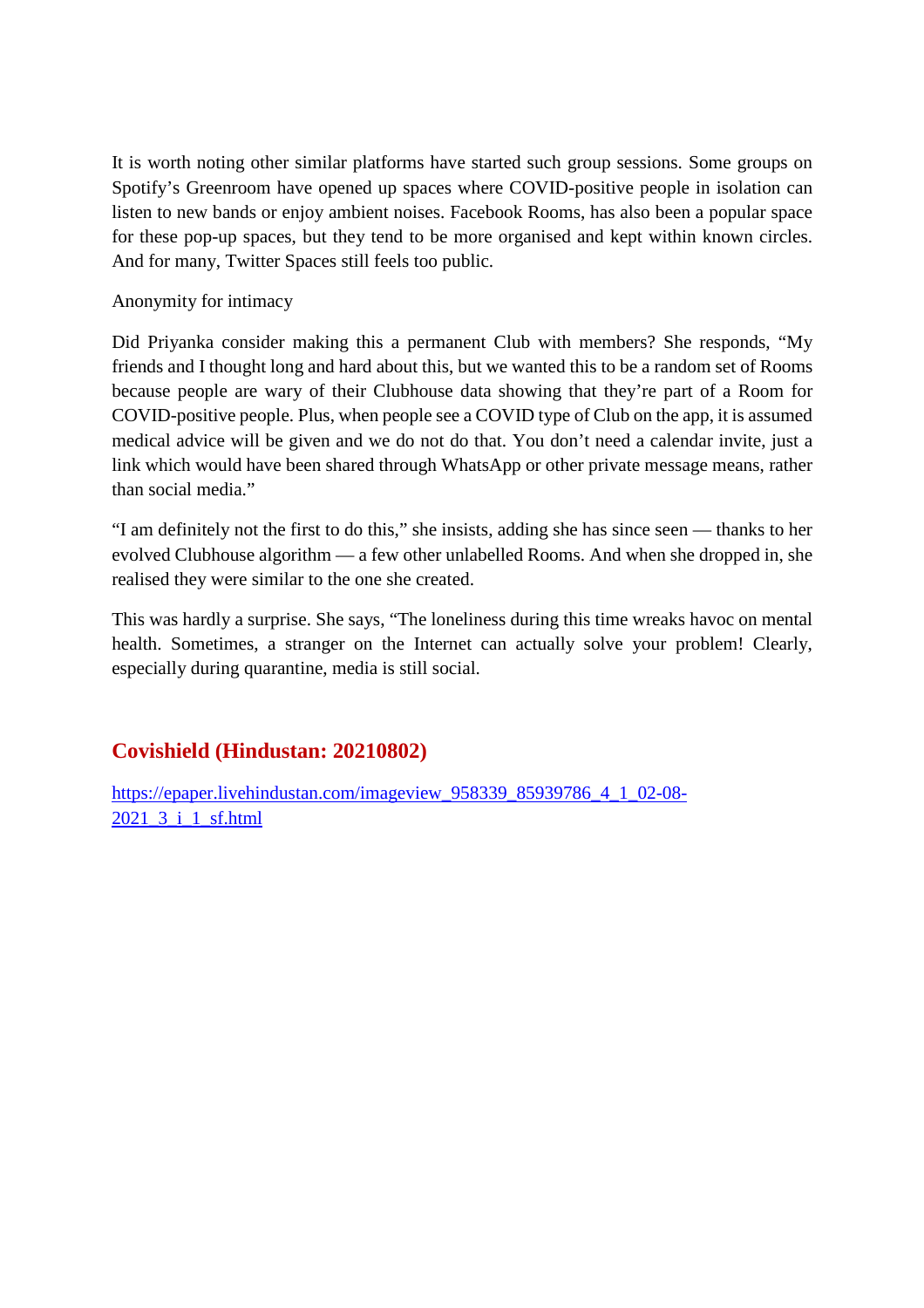# कोविशील्ड की पहली डोज आज से फिर लगेगी



नई दिल्ली | वरिष्ट संवाददाता

दिल्ली में सोमवार से कोविशील्ड की पहली डोज फिर लगाई जाएगी। सरकार ने राजधानी में वैक्सीन की कमी के चलते 31 जुलाई तक कोविशील्ड टीके की डोज को दूसरी डोज के लिए प्रयोग करने का आदेश दिया था। हालांकि, अब फिर से लोगों को पहली खुराक के रूप में कोविशील्ड की डोज लगनी शुरू हो जाएगी।

दरअसल. दिल्ली सरकार के पास कोविड वैक्सीन का सीमित स्टॉक है। अगस्त में दिल्ली में दूसरी डोज लेने वालों की संख्या बीते महीनों से ज्यादा होगी। ऐसे में किसी को समय पर लगने



टीकाकरण से जुड़े एक वरिष्ठ वाली दुसरी डोज, टीके की कमी की वजह से नहीं छूटे सरकार इस प्रयास में अधिकारी के मुताबिक दिल्ली सरकार के पास वर्तमान में कोविशील्ड की 5.50 लाख डोज उपलब्ध है। दिल्ली सरकार के एक वरिष्ठ अधिकारी ने बताया कि वर्तमान में कोवैक्सीन की 3.65 लाख से अधिक कोवैक्सीन का महज 20 फीसदी स्टॉक डोज उपलब्ध है। सरकार की पहली ही पहली डोज के लिए प्रयोग किया जा प्राथमिकता है कि सभी को समय पर रहा है। बाकी 80 फीसदी स्टॉक सिर्फ दसरी डोज लगे। साथ ही पहली डोज भी लगती रहे। इसलिए दोनों श्रेणी में लोगों को समय पर टीके की दूसरी टीके की उपलब्ध के हिसाब से लोगों के

बीच वह टीका लगाया जाएगा।

दम तोड दिया।

### 85 नए संक्रमित मिले, एक की मौत

नई दिल्ली (व.सं.)। राजधानी में रविवार को कोरोना के मामले फिर से बढ गए। नए संक्रमितों की संख्या भी ठीक होने वाले मरीजों से ज्यादा रही। दिल्ली के स्वास्थ्य विभाग के अनुसार रविवारको 85 नए मामले सामाने आए। वहीं 83 मरीजों को छुट्टी दी गई, जबकि एक मरीज ने कोरोना के कारण

दिल्ली में अभी तक 1436350 लोग कोरोना संक्रमित हो चुके हैं, जिसमें 1410714 मरीज ठीक हो गए। वहीं, 25054 मरीजों ने कोरोना के कारण दम तोड़ दिया है। विभाग के अनुसार दिल्ली में कोरोना के 582 सक्रिय मरीज हैं। कोरोना की जांच के लिए शनिवार को 72447 टेस्ट हुए जिसमें 0.12 फीसदी मरीज संक्रमित पाए गए।

#### **Health Care Services ((Hindustan: 20210802)**

दसरी डोज के लिए है।

डोज देना सरकार की प्राथमिकता :

जुटी हुई है।

https://epaper.livehindustan.com/imageview\_958339\_85939452\_4\_1\_02-08-2021 3 i 1 sf.html